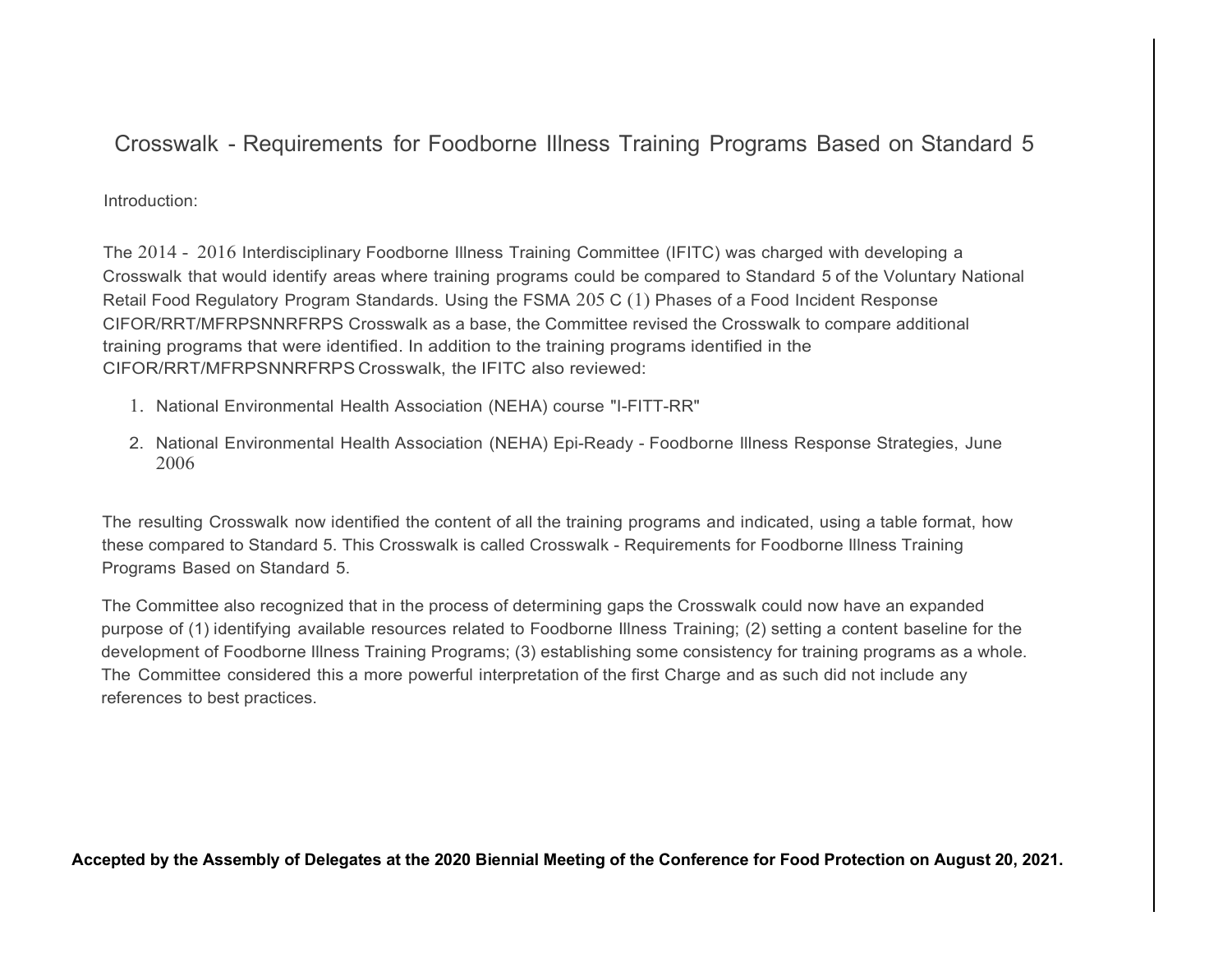The Committee also agreed that this document will be useful to regulators, academics, and NGO's when new training programs are being considered especially as it would introduce consistency, a much-needed component in Foodborne Illness Training Programs.

In 2016-2018, the Program Standards Committee (PSC) was now charged with maintaining the document. The document was updated with current references for the training materials.

In 2018 - 2020, the PSC used this Crosswalk to identify essential education content of foodborne disease outbreak training programs and update the Crosswalk with additional information. Courses added to the document are CDC EHS e-Learning on Environmental Assessment of Foodborne Illness Outbreaks, FDA Food Related Emergency Exercise Bundle (FREE-BO, IS-305: Environmental Health Training in Emergency Response (EHTER) Awareness Level, NEHA Certified Foodborne Outbreak Investigator Credential (CFOI) and Integrated Food Safety Center of Excellence (CoE) Webinar Series.

The resulting Crosswalk now identifies the content of all the training programs as indicated, using a table format, comparing them to Standard 5. In the interest of saving space, identified "Tools" that did not have a correlating "Reference" to the Standard 5 element being evaluated were removed from the Standard 5 element listing.

## Industry Related Sources

The PSC reached out to 50 industry food safety professionals to determine whether or not any companies had developed their own internal training system for investigating foodborne illnesses. We were unable to find any company that have developed their own comprehensive internal training system for investigating foodborne illnesses. There are a variety of documents from public resources, such as from state and federal agencies to teach the basics of investigations. For the most part, the PSC feels that industry needs to be knowledgeable enough to determine if the illness was related to the food that was served or sold and if there was a breakdown in safe food handling practices. Additionally, the industry needs to be as informed as the sanitarians or epidemiologists investigating the outbreak.

## Acronyms Used:

RRT: Rapid Response Team CIFOR: Council to Improve Foodborne Outbreak Response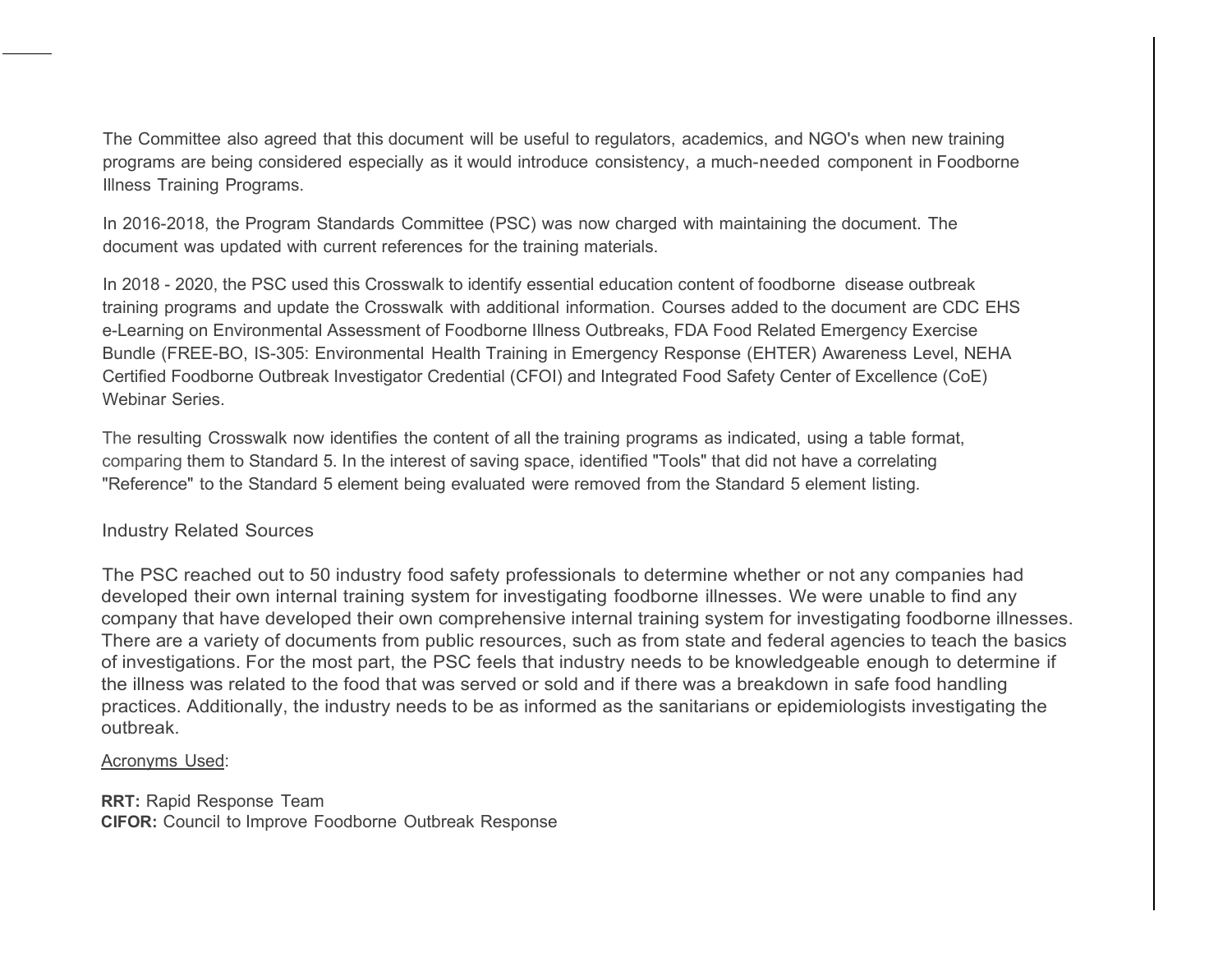MFRPS: Manufactured Food Regulatory Program Standards

IAFP: International Association of Food Protection

NASDA: National Association of State Departments of Agriculture - Food Emergency Response Plan Template

https://www.nasda.org/policy/issues/food-safety/emergency-management/food-emergency-response-plans

NEHA Epi-Ready: National Environmental Health Association

NEHA 1-FITT-RR: lndustry-Foodborne Illness Investigation Training and Recall Response

CDC - Center for Disease Control

VNRFRPS: Voluntary National Retail Food Regulatory Program Standards - Standard 5

CDC EHS: Centers for Disease Control Environmental Health Specialist

NEHA (CFOI}: National Environmental Health Association Certified Foodborne Outbreak Investigator credential \*NOTE: The CFOI procedures relate to policies that are part of the exam for purposes of obtaining the credential. Therefore, the applicability of the CFOI to Standard 5 is limited.

IFSCOE: Integrated Food Safety Center of Excellence

CoE: Center of Excellence

EATS: Environmental Assessments Training Series - EATS 102 is a training program designed to reinforce the lessons learned in EATS 101 by providing 4 additional scenarios. The training does reinforce how to perform an environmental investigation and the roles for different team members. It does not necessarily provide written guidelines for a program to incorporate into their procedures.

EHTER: Environmental Health Training in Emergency Response \*\*NOTE: EHTER is a face-to-face introductory course designed to provide an overview of potential environmental health topics and guidance that an EH professional may encounter in a disaster situation (primarily focused on natural disasters). It does not address foodborne illness.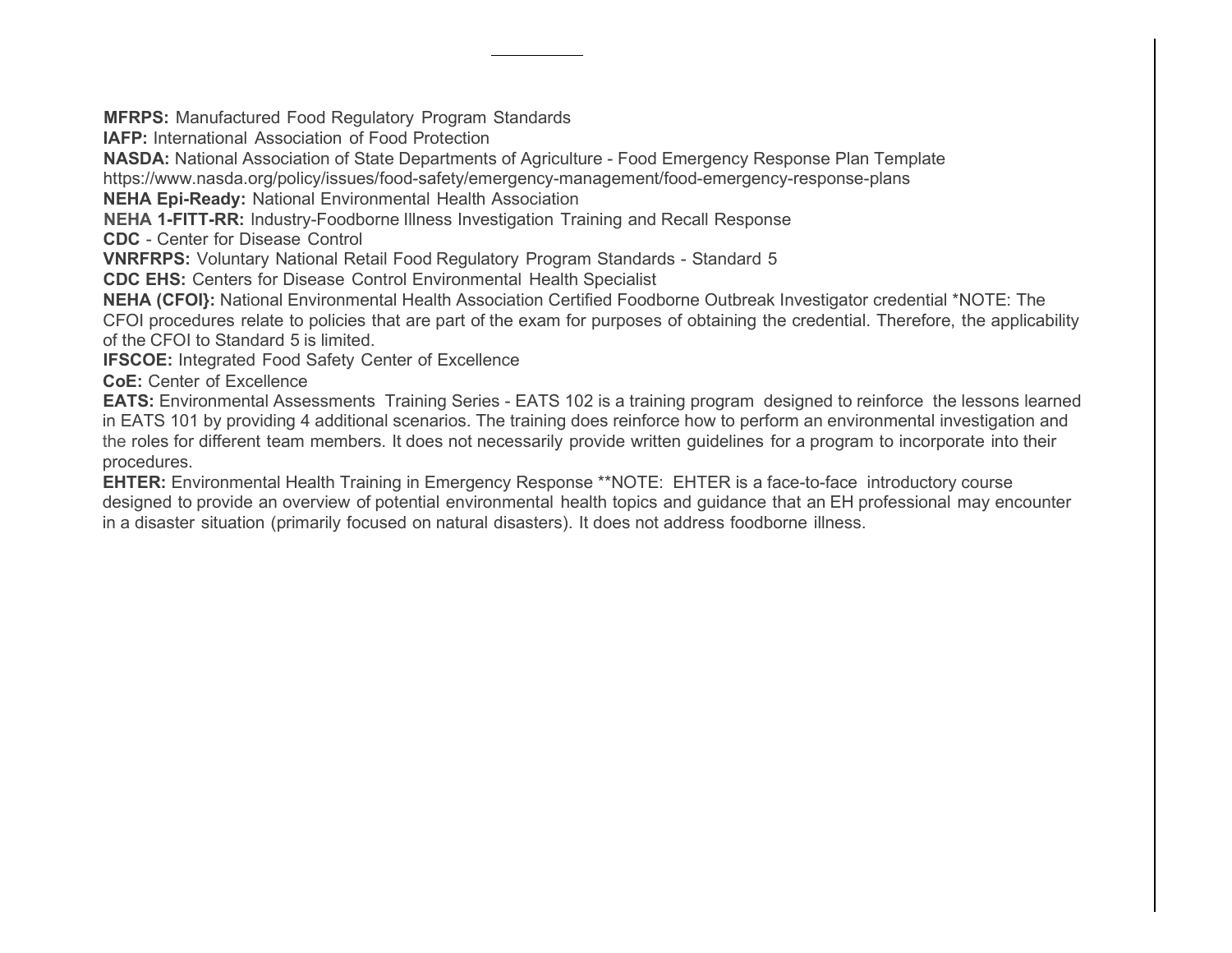STANDARD 5 - Voluntary National Retail Food Regulatory Program Standards

1. Investigative procedures.

a. The program has written operating procedures for responding to and /or conducting investigations of foodborne illness and food- related injury\*. The procedures clearly identify the roles, duties, and responsibilities of program staff and how the program interacts with other relevant departments and agencies. The procedures may be contained in a single source document or in multiple documents.

| Tool                                                                                                                                     | <b>Reference</b>                                                                             |
|------------------------------------------------------------------------------------------------------------------------------------------|----------------------------------------------------------------------------------------------|
| <b>RRT</b>                                                                                                                               | II. A. Chapter 1                                                                             |
| <b>CIFOR</b>                                                                                                                             | 3.1                                                                                          |
| <b>MFRPS</b>                                                                                                                             | 5.3                                                                                          |
| <b>IAFP</b>                                                                                                                              | Pages 3-4                                                                                    |
| NASDA Version 4.0 August 2011                                                                                                            | 111, V, VI, VII, IX, X                                                                       |
| <b>NEHA Epi-</b>                                                                                                                         | Modules 1, 2,                                                                                |
| Ready. Foodborne Illness Response                                                                                                        | 3, 4, 5, 6, 7                                                                                |
| Strategies. Edition 2012                                                                                                                 |                                                                                              |
| <b>NEHA</b>                                                                                                                              | Module 1 Building a Partnership: Who and Why?                                                |
| I-FITT-RR                                                                                                                                |                                                                                              |
| NEHA(CFOI)                                                                                                                               | *Performing Environmental Assessment                                                         |
| <b>IFSCOE</b>                                                                                                                            | The CoE's are integral to quantitative analysis of foodborne illness investigation. The      |
|                                                                                                                                          | Crosswalk does more than simply identify the content of the training content but makes it    |
|                                                                                                                                          | easy to access track and verify through certification.                                       |
| <b>EATS</b>                                                                                                                              | Lessons 1-4. All four scenarios provide information on the roles and responsibilities of the |
|                                                                                                                                          | investigation team in an outbreak. The material is presented in an e-learning formatted and  |
|                                                                                                                                          | participants are not provided with written guidelines for further use.                       |
| Food Related Emergency Exercise Bundle                                                                                                   | Information contained in the Resource, Lead planner and Facilitator's guidelines are         |
| (FREE)                                                                                                                                   | provided depending on scenario.                                                              |
| b. The program maintains contact lists for individuals, departments, and agencies that may be involved in the investigation of foodborne |                                                                                              |
| illness, food-related injury* or contamination of food.                                                                                  |                                                                                              |
| Tool                                                                                                                                     | <b>Reference</b>                                                                             |
| <b>RRT</b>                                                                                                                               | 11.B.                                                                                        |
|                                                                                                                                          | Chapters 2&3                                                                                 |
| <b>CIFOR</b>                                                                                                                             | 3.6.2.1                                                                                      |
| <b>MFRPS</b>                                                                                                                             | 5.3.1.2.6                                                                                    |
| <b>IAFP</b>                                                                                                                              | Pages 3-4                                                                                    |
| NASDA Version 4.0 August 2011                                                                                                            | VI, XIV                                                                                      |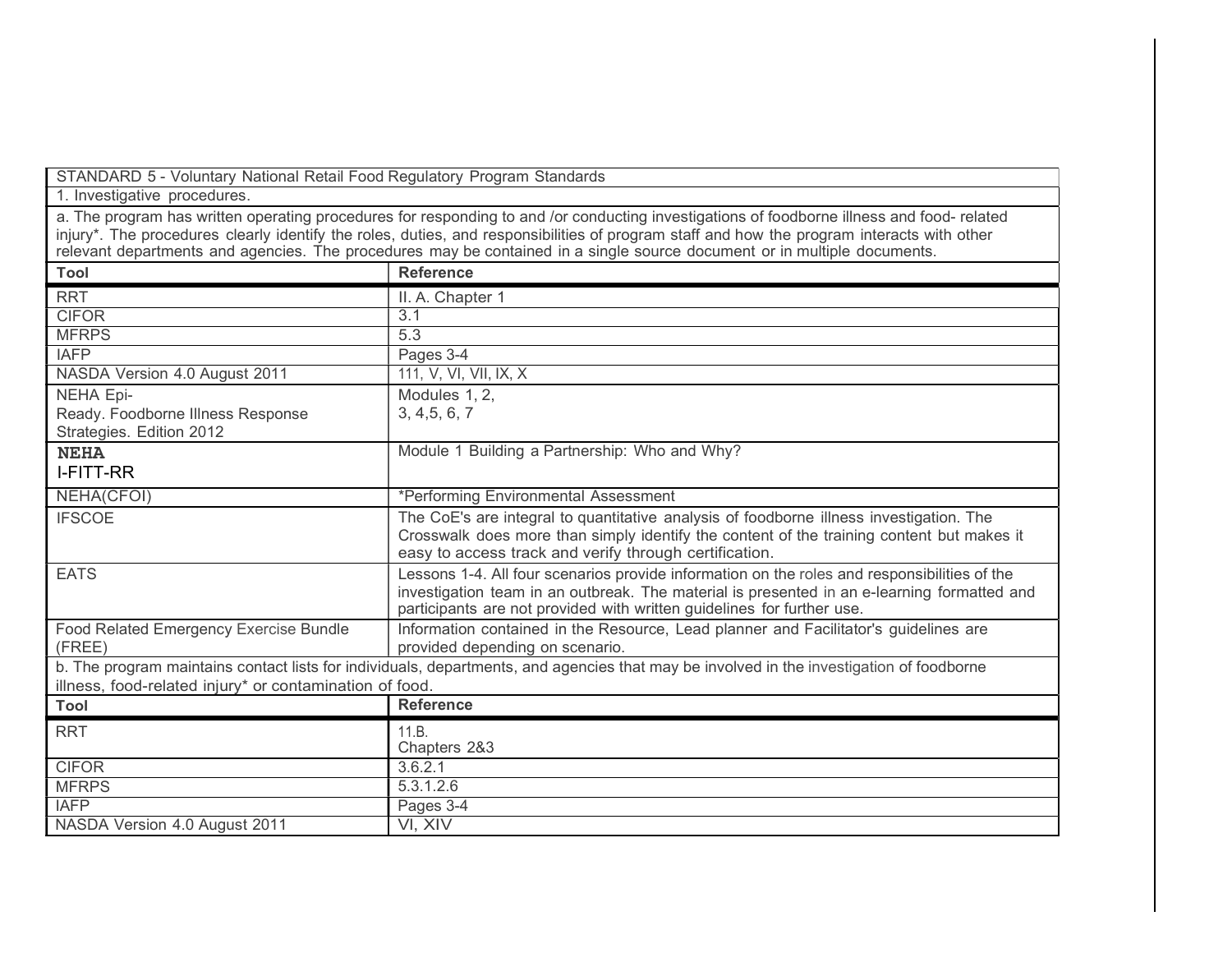| NEHA Epi-Ready.                                                                                                                                                                                                                                                                                                                                              | Module 1                                                                                                                                                                                                                                                                                 |  |
|--------------------------------------------------------------------------------------------------------------------------------------------------------------------------------------------------------------------------------------------------------------------------------------------------------------------------------------------------------------|------------------------------------------------------------------------------------------------------------------------------------------------------------------------------------------------------------------------------------------------------------------------------------------|--|
| Foodborne Illness Response Strategies.<br>Edition 2012                                                                                                                                                                                                                                                                                                       |                                                                                                                                                                                                                                                                                          |  |
| <b>NEHA</b><br>I-FITT-RR                                                                                                                                                                                                                                                                                                                                     | Module 1 Building a Partnership: Who and Why?                                                                                                                                                                                                                                            |  |
| <b>EATS</b>                                                                                                                                                                                                                                                                                                                                                  | NEHA, in collaboration with CDC's Environmental Health Services Branch, the National<br>Network of Public Health Institutes (NNPHI), EATS provides training on the role of<br>environmental assessments in the broader context of outbreak investigations and the food<br>safety system. |  |
| Food Related Emergency Exercise Bundle<br>(FREE)                                                                                                                                                                                                                                                                                                             | Several of the scenarios provide contact lists for appropriate contacts on federal level,<br>websites where key information can be gathered.                                                                                                                                             |  |
| c. The program maintains a written operating procedure or a Memorandum of Understanding (MOU) with the appropriate epidemiological<br>investigation program/department to conduct foodborne illness investigations and to report findings. The operating procedure or MOU clearly<br>identifies the roles, duties, and responsibilities of each party.       |                                                                                                                                                                                                                                                                                          |  |
| <b>Tool</b>                                                                                                                                                                                                                                                                                                                                                  | <b>Reference</b>                                                                                                                                                                                                                                                                         |  |
| <b>RRT</b>                                                                                                                                                                                                                                                                                                                                                   | II.A.<br>Chapter 1                                                                                                                                                                                                                                                                       |  |
| <b>CIFOR</b>                                                                                                                                                                                                                                                                                                                                                 | 3.1                                                                                                                                                                                                                                                                                      |  |
| <b>MFRPS</b>                                                                                                                                                                                                                                                                                                                                                 | 5.3.1.1                                                                                                                                                                                                                                                                                  |  |
| NASDA Version 4.0 August 2011                                                                                                                                                                                                                                                                                                                                | V, VI, IX, XIII                                                                                                                                                                                                                                                                          |  |
| <b>NEHA</b><br>I-FITT-RR                                                                                                                                                                                                                                                                                                                                     | Module 1 Building a Partnership: Who and Why?<br>Module 4 Epidemiologic Investigation                                                                                                                                                                                                    |  |
| <b>IFSCOE</b>                                                                                                                                                                                                                                                                                                                                                | The trainings are subject based.                                                                                                                                                                                                                                                         |  |
| Food Related Emergency Exercise Bundle<br>(FREE)                                                                                                                                                                                                                                                                                                             | The modules would help a jurisdiction to develop the MOUs with the appropriate<br>program/department.                                                                                                                                                                                    |  |
| d. The program maintains logs or databases for all complaints or referral reports from other sources alleging food-related illness, food-<br>related injury* or intentional food contamination. The final disposition for each complaint is recorded in the log or database and is filed in or<br>linked to the establishment record for retrieval purposes. |                                                                                                                                                                                                                                                                                          |  |
| <b>Tool</b>                                                                                                                                                                                                                                                                                                                                                  | <b>Reference</b>                                                                                                                                                                                                                                                                         |  |
| <b>RRT</b>                                                                                                                                                                                                                                                                                                                                                   | 11.E.<br>Chapter 11                                                                                                                                                                                                                                                                      |  |
| <b>CIFOR</b>                                                                                                                                                                                                                                                                                                                                                 | 4.3.4.9                                                                                                                                                                                                                                                                                  |  |
| <b>MFRPS</b>                                                                                                                                                                                                                                                                                                                                                 | 5.5                                                                                                                                                                                                                                                                                      |  |
| <b>IAFP</b>                                                                                                                                                                                                                                                                                                                                                  | Page 2,3,4 Example logs: page 139-140                                                                                                                                                                                                                                                    |  |
| NASDA Version 4.0 August 2011                                                                                                                                                                                                                                                                                                                                |                                                                                                                                                                                                                                                                                          |  |
| NEHA Epi-Ready.                                                                                                                                                                                                                                                                                                                                              | Module 2                                                                                                                                                                                                                                                                                 |  |
| Foodborne Illness Response                                                                                                                                                                                                                                                                                                                                   |                                                                                                                                                                                                                                                                                          |  |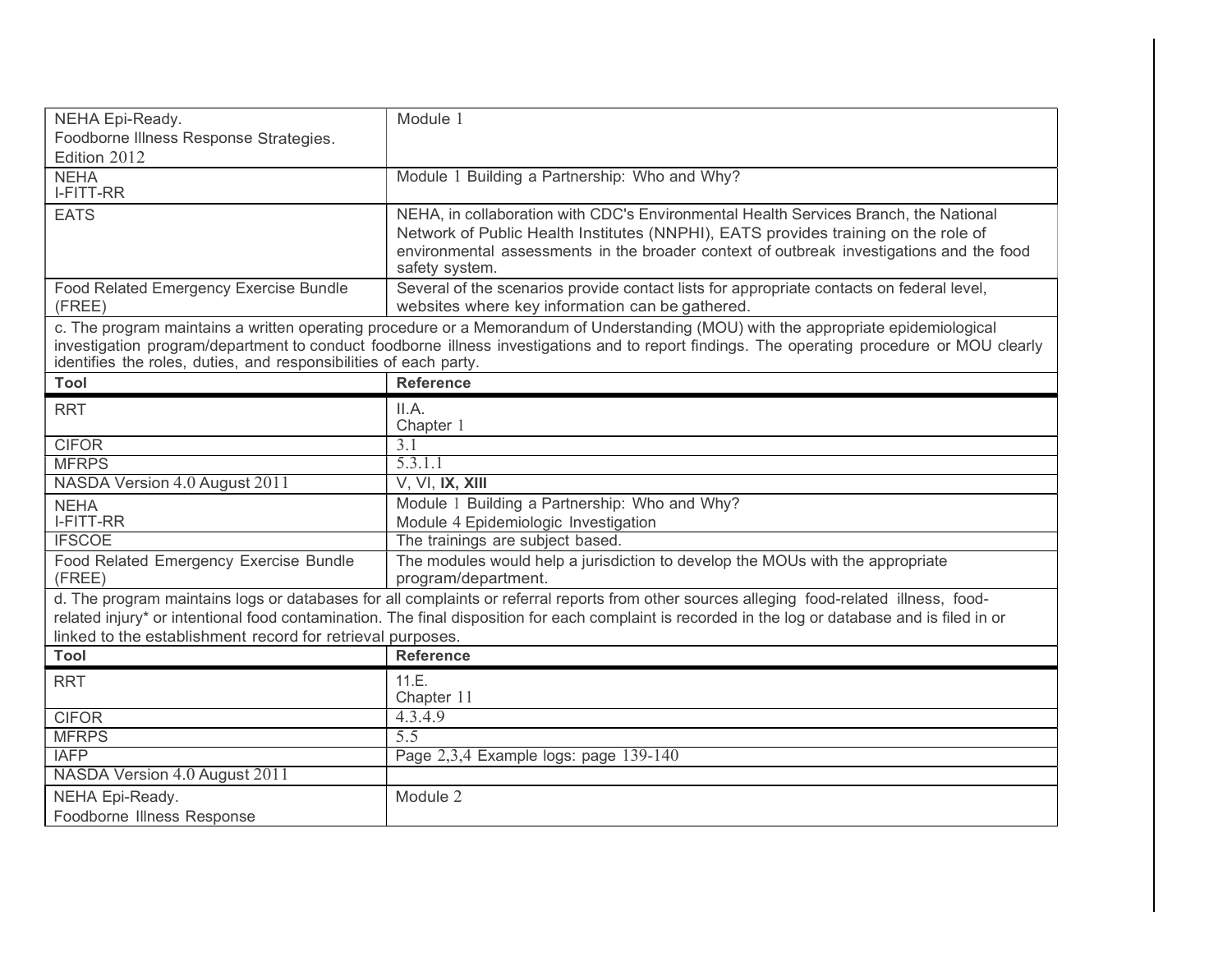| Strategies. Edition 2012                                                                                                                 |                                                                                                                                                    |
|------------------------------------------------------------------------------------------------------------------------------------------|----------------------------------------------------------------------------------------------------------------------------------------------------|
| <b>NEHA</b><br>I-FITT-RR                                                                                                                 | Module 2 How Do You Recognize a Foodborne Illness?                                                                                                 |
| <b>IFSCOE</b>                                                                                                                            | Yes                                                                                                                                                |
| <b>EHTER</b>                                                                                                                             |                                                                                                                                                    |
| Food Related Emergency Exercise Bundle                                                                                                   | Similar logs or databases are used to facilitate discussion throughout several of the                                                              |
| (FREE)                                                                                                                                   | scenarios presented.                                                                                                                               |
|                                                                                                                                          | e. Program procedures describe the disposition, action or follow-up and reporting required for each type of complaint or referral report.          |
| Tool                                                                                                                                     | <b>Reference</b>                                                                                                                                   |
| <b>RRT</b>                                                                                                                               | Chapter 9, 10, 11 & 13                                                                                                                             |
| <b>CIFOR</b>                                                                                                                             | Chapter 4, 4.3, Chapter 5                                                                                                                          |
| <b>MFRPS</b>                                                                                                                             | $\overline{5.5}$                                                                                                                                   |
| <b>IAFP</b>                                                                                                                              | Pages 3-11                                                                                                                                         |
| NASDA Version 4.0 August 2011                                                                                                            | VI, IX                                                                                                                                             |
| NEHA Epi-Ready.                                                                                                                          | Module 2                                                                                                                                           |
| Foodborne Illness Response Strategies,                                                                                                   |                                                                                                                                                    |
| Edition 2012                                                                                                                             |                                                                                                                                                    |
| <b>NEHA</b><br>I-FITT-RR                                                                                                                 | Module 2 How Do You Recognize a Foodborne Illness?                                                                                                 |
| <b>IFSCOE</b>                                                                                                                            | Yes, the methodologies are covered in the COE                                                                                                      |
| Food Related Emergency Exercise Bundle<br>(FREE)                                                                                         | Similar procedures are referenced throughout the scenarios                                                                                         |
|                                                                                                                                          | f. Program procedures require disposition, action or follow-up on each complaint or referral report alleging food-related illness or injury within |
| 24 hours.                                                                                                                                |                                                                                                                                                    |
| <b>Tool</b>                                                                                                                              | <b>Reference</b>                                                                                                                                   |
| <b>RRT</b>                                                                                                                               | Chapters 9, 10, 11 & 13 (oa.212) Subsection D                                                                                                      |
| <b>CIFOR</b>                                                                                                                             | Chapter 4,5                                                                                                                                        |
| <b>MFRPS</b>                                                                                                                             | 5.5                                                                                                                                                |
| NEHA(CFOI)                                                                                                                               | <b>Detecting Outbreaks</b>                                                                                                                         |
| g. The program has established procedures and guidance for collecting information on the suspect food's preparation, storage or handling |                                                                                                                                                    |
|                                                                                                                                          | during on-site investigations of food-related illness, food-related injury*, or outbreak investigations.                                           |
| Tool                                                                                                                                     | <b>Reference</b>                                                                                                                                   |
| <b>RRT</b>                                                                                                                               | Chapters 9,10, 11 & 13 (Page 212) Subsection D                                                                                                     |
| <b>CIFOR</b>                                                                                                                             | Chapter 4, 5                                                                                                                                       |
| <b>MFRPS</b>                                                                                                                             | 5.5                                                                                                                                                |
| <b>IAFP</b>                                                                                                                              | Pages 41-45                                                                                                                                        |
| <b>NEHA Epi-</b>                                                                                                                         | Module 3, 5, 8                                                                                                                                     |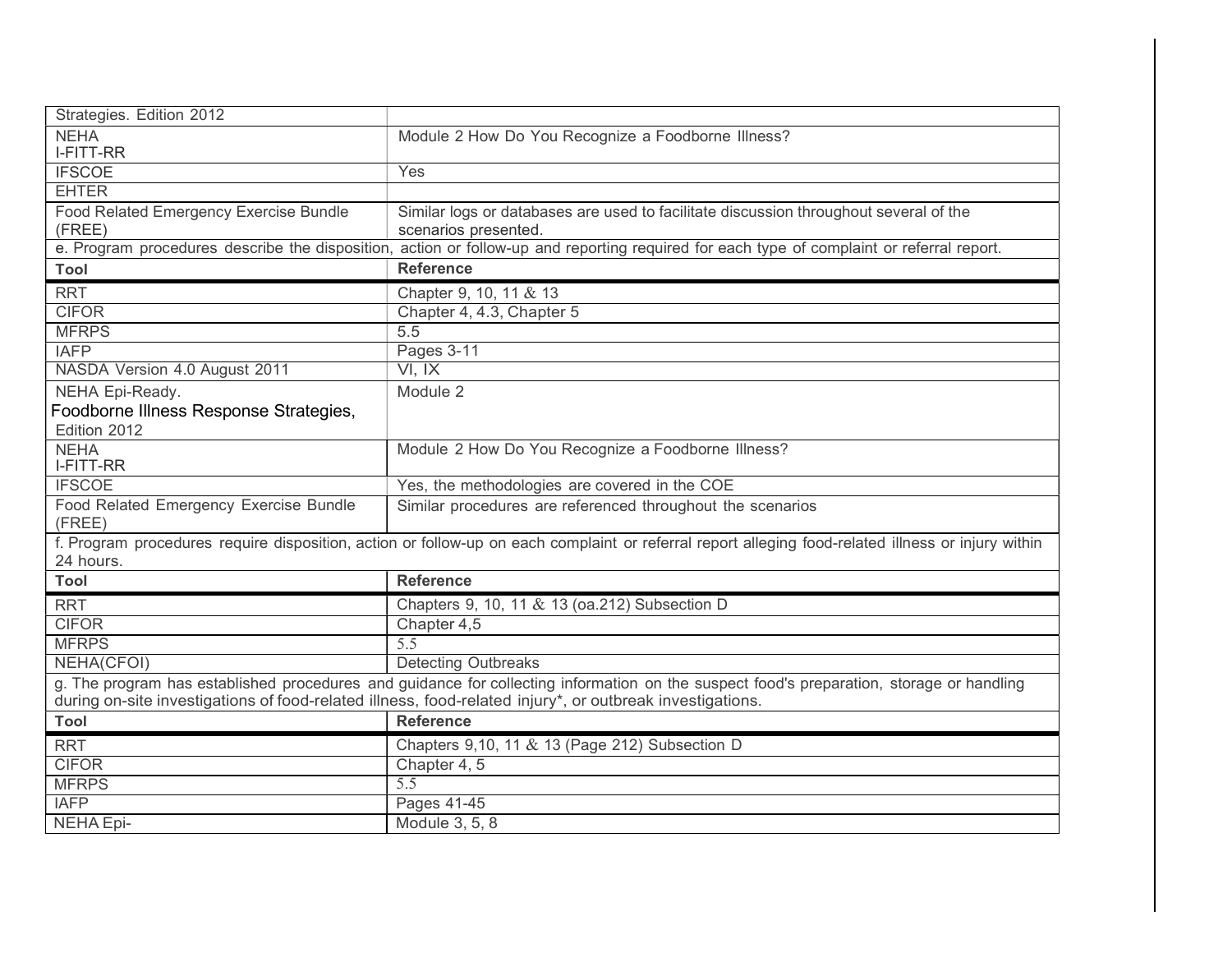| Ready. Foodborne Illness Response                                                                                                                                                                                                 |                                                                                                                                           |
|-----------------------------------------------------------------------------------------------------------------------------------------------------------------------------------------------------------------------------------|-------------------------------------------------------------------------------------------------------------------------------------------|
| Strategies. Edition 2012                                                                                                                                                                                                          |                                                                                                                                           |
| <b>NEHA</b><br>I-FITT-RR                                                                                                                                                                                                          | Module 3 Environmental Assessment Exercise                                                                                                |
| <b>CDC</b>                                                                                                                                                                                                                        | Lesson 4, 5                                                                                                                               |
| Foodborne Illness Outbreak Environmental                                                                                                                                                                                          |                                                                                                                                           |
| Assessments                                                                                                                                                                                                                       |                                                                                                                                           |
| <b>NEHA (CFOI)</b>                                                                                                                                                                                                                | Performing Environmental Assessment                                                                                                       |
| <b>IFSCOE</b>                                                                                                                                                                                                                     | Step 1: Detect a Possible Outbreak.                                                                                                       |
|                                                                                                                                                                                                                                   | Step 2: Define and Find Cases                                                                                                             |
|                                                                                                                                                                                                                                   | Step 3: Generate Hypotheses about Likely Sources                                                                                          |
|                                                                                                                                                                                                                                   | Step 4: Test Hypotheses                                                                                                                   |
|                                                                                                                                                                                                                                   | Step 5: Solve Point of Contamination and Source of the Food                                                                               |
|                                                                                                                                                                                                                                   | Step 6: Control an Outbreak                                                                                                               |
|                                                                                                                                                                                                                                   | Step 7: Decide an Outbreak is Over                                                                                                        |
| <b>EATS</b>                                                                                                                                                                                                                       | Lessons 1-4 provides guidance on what information to collect during on site evaluations.                                                  |
| Food Related Emergency Exercise Bundle                                                                                                                                                                                            | The established procedures are referenced and explained throughout several of the                                                         |
| (FREE)                                                                                                                                                                                                                            | scenarios.                                                                                                                                |
|                                                                                                                                                                                                                                   | h. Program procedures provide guidance for immediate notification of appropriate law enforcement agencies if at any time intentional food |
| contamination is suspected.                                                                                                                                                                                                       |                                                                                                                                           |
| Tool                                                                                                                                                                                                                              | <b>Reference</b>                                                                                                                          |
| <b>RRT</b>                                                                                                                                                                                                                        | Chapter 6, 10                                                                                                                             |
| <b>CIFOR</b>                                                                                                                                                                                                                      | 3.1, 3.10, 6.3                                                                                                                            |
| <b>MFRPS</b>                                                                                                                                                                                                                      | 5.5                                                                                                                                       |
| <b>IAFP</b>                                                                                                                                                                                                                       | Pages 99-103                                                                                                                              |
| NASDA Version 4.0 August 2011                                                                                                                                                                                                     | V, VI, IX                                                                                                                                 |
| <b>NEHA Epi-</b>                                                                                                                                                                                                                  | Module 7                                                                                                                                  |
| Ready. Foodborne Illness Response                                                                                                                                                                                                 |                                                                                                                                           |
| Strategies. Edition 2012                                                                                                                                                                                                          |                                                                                                                                           |
| Food Related Emergency Exercise Bundle                                                                                                                                                                                            | The established procedures are referenced and explained throughout several of the                                                         |
| (FREE)                                                                                                                                                                                                                            | scenarios.                                                                                                                                |
| i. Program procedures provide guidance for the notification of appropriate state and/or federal agencies when a complaint involves a product<br>that originated outside the agency's jurisdiction or has been shipped interstate. |                                                                                                                                           |
| Tool                                                                                                                                                                                                                              | <b>Reference</b>                                                                                                                          |
| <b>RRT</b>                                                                                                                                                                                                                        | Chapter 6, 10                                                                                                                             |
| <b>CIFOR</b>                                                                                                                                                                                                                      | 3.1, 3.10, 7.3                                                                                                                            |
| <b>MFRPS</b>                                                                                                                                                                                                                      | 5.3.1.2.2                                                                                                                                 |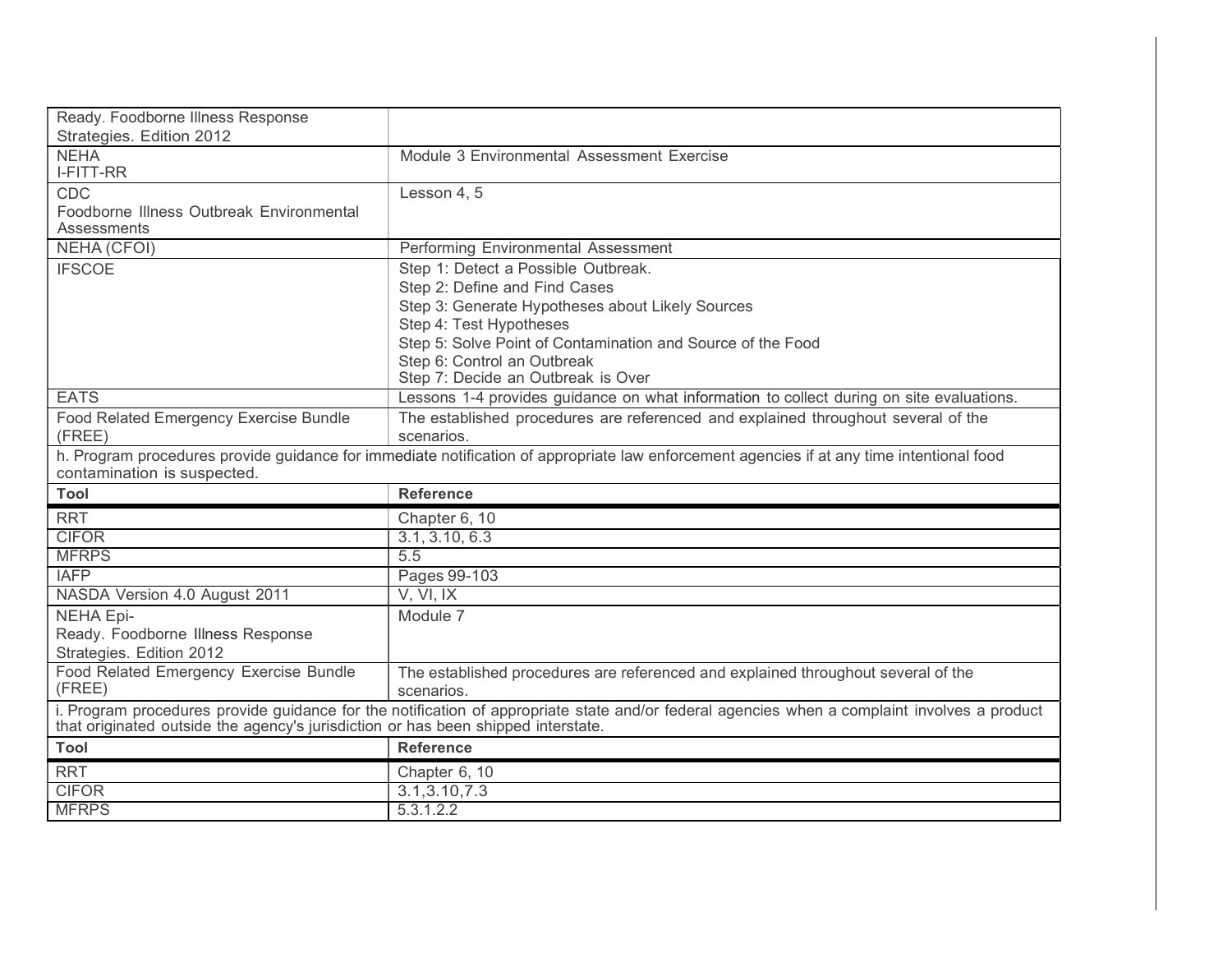| <b>IAFP</b>                                                                                                                               | Pages 6-7                                                                                                                                           |
|-------------------------------------------------------------------------------------------------------------------------------------------|-----------------------------------------------------------------------------------------------------------------------------------------------------|
| NASDA Version 4.0 August 2011                                                                                                             | IV, V, VI, IX, XII, XV                                                                                                                              |
| <b>NEHA Epi-</b>                                                                                                                          | Module 7                                                                                                                                            |
| Ready. Foodborne Illness Response                                                                                                         |                                                                                                                                                     |
| Strategies. Edition 2012                                                                                                                  |                                                                                                                                                     |
| CDC                                                                                                                                       | Lesson 7                                                                                                                                            |
| Foodborne Illness Outbreak Environmental<br>Assessments                                                                                   |                                                                                                                                                     |
| NEHA(CFOI)                                                                                                                                | <b>Detecting Outbreaks</b>                                                                                                                          |
| <b>IFSCOE</b>                                                                                                                             | Colorado Integrated Food Safety Center of Excellence (CoE). The CoE's identify and                                                                  |
|                                                                                                                                           | develop model practices in foodborne disease surveillance and outbreak response.                                                                    |
| Food Related Emergency Exercise Bundle                                                                                                    | The established procedures are referenced and explained throughout several of the                                                                   |
| (FREE)                                                                                                                                    | scenarios.                                                                                                                                          |
| 2. Reporting Procedures                                                                                                                   |                                                                                                                                                     |
|                                                                                                                                           | a. Possible contributing factors to the food-related illness, food-related injury* or intentional food contamination are identified in each on-site |
| investigation report.                                                                                                                     |                                                                                                                                                     |
| Tool                                                                                                                                      | <b>Reference</b>                                                                                                                                    |
| <b>RRT</b>                                                                                                                                | Chapters 9, 10, 11                                                                                                                                  |
| <b>CIFOR</b>                                                                                                                              | 5.2                                                                                                                                                 |
| <b>MFRPS</b>                                                                                                                              | 5.3                                                                                                                                                 |
| <b>IAFP</b>                                                                                                                               | Pages 34-41                                                                                                                                         |
| <b>NEHA Epi-</b>                                                                                                                          | Modules 5, 8                                                                                                                                        |
| Ready. Foodborne Illness Response                                                                                                         |                                                                                                                                                     |
| Strategies. Edition 2012                                                                                                                  |                                                                                                                                                     |
| <b>NEHA</b>                                                                                                                               | Module 3 Environmental Assessment Exercise                                                                                                          |
| I-FITT-RR                                                                                                                                 |                                                                                                                                                     |
| <b>CDC</b>                                                                                                                                | Lesson 2                                                                                                                                            |
| Foodborne Illness Outbreak Environmental<br>Assessments                                                                                   |                                                                                                                                                     |
| NEHA(CFOI)                                                                                                                                | Reviewing investigation Findings                                                                                                                    |
| <b>IFSCOE</b>                                                                                                                             | An example: Evaluation of Nebraska Foodborne Illness and Outbreak Response Using the                                                                |
|                                                                                                                                           | Council to Improve Foodborne Outbreak and Response (CIFOR) Proposed Performance<br>Measures 01/11/2017                                              |
| <b>EATS</b>                                                                                                                               | Lessons 1-4. The training focuses on understanding how the foodborne illness could have<br>occurred and identifying the contribution factors.       |
| Food Related Emergency Exercise Bundle                                                                                                    | Covered under several modules detailing the foodborne illness investigation.                                                                        |
| (FREE)                                                                                                                                    |                                                                                                                                                     |
| b. The program shares final reports of investigations with the state epidemiologist and reports of confirmed foodborne disease outbreaks* |                                                                                                                                                     |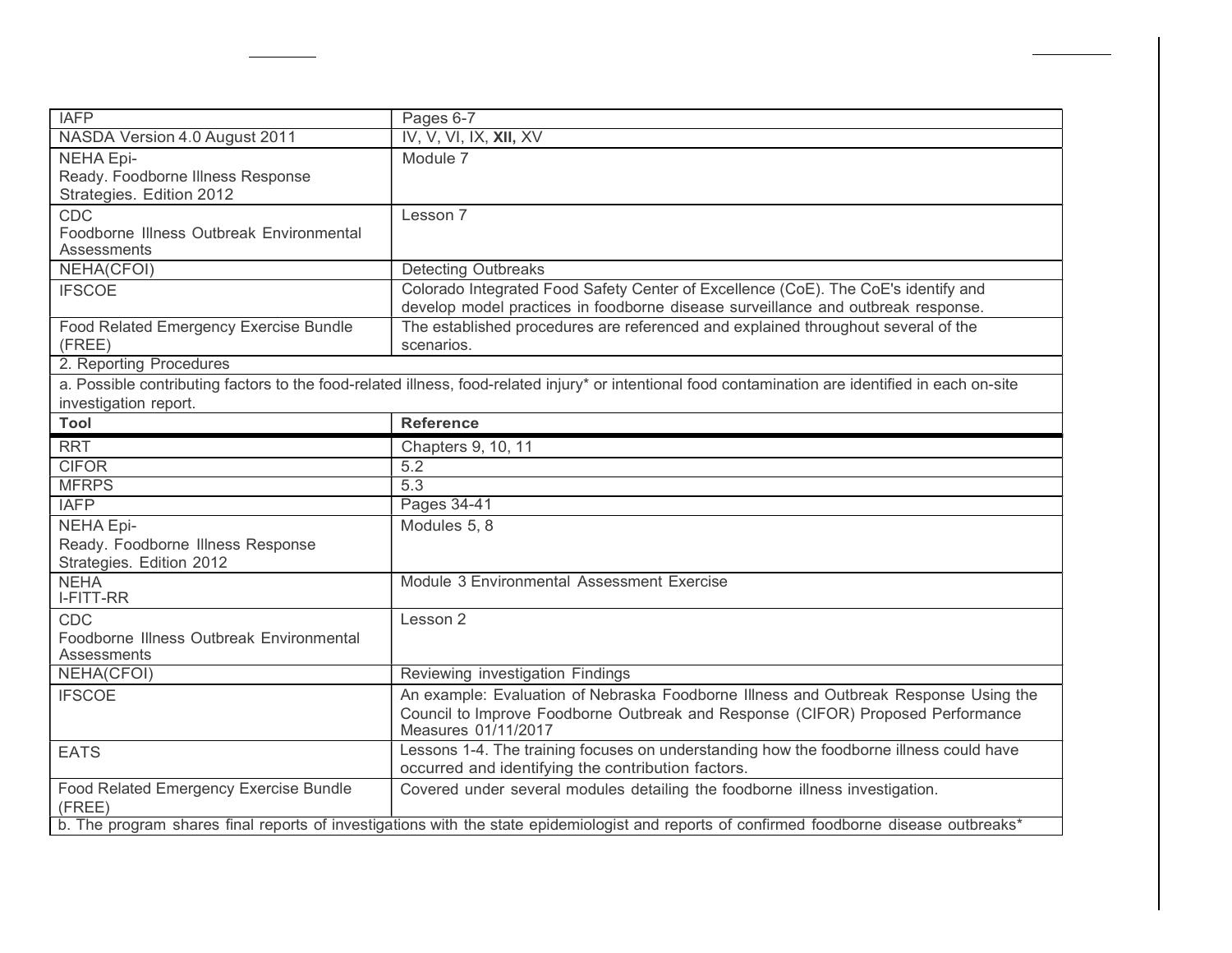| with CDC.                                                                                  |                                                                                                                                               |
|--------------------------------------------------------------------------------------------|-----------------------------------------------------------------------------------------------------------------------------------------------|
| Tool                                                                                       | <b>Reference</b>                                                                                                                              |
| <b>RRT</b>                                                                                 | Chapters 3, 6, 13                                                                                                                             |
| <b>CIFOR</b>                                                                               | 4.2, 4.3, 4.4, 7.5, 9.1                                                                                                                       |
| <b>MFRPS</b>                                                                               | 5.5                                                                                                                                           |
| <b>IAFP</b>                                                                                | Page 75                                                                                                                                       |
| <b>NEHA Epi-</b>                                                                           | Module 8                                                                                                                                      |
| Ready. Foodborne Illness Response                                                          |                                                                                                                                               |
| Strategies. Edition 2012                                                                   |                                                                                                                                               |
| <b>NEHA</b>                                                                                | Module 7 Final Report & Recovery                                                                                                              |
| I-FITT-RR                                                                                  |                                                                                                                                               |
| <b>CDC</b>                                                                                 | Lesson 8                                                                                                                                      |
| Foodborne Illness Outbreak Environmental                                                   |                                                                                                                                               |
| <b>Assessments</b><br><b>IFSCOE</b>                                                        |                                                                                                                                               |
| <b>EATS</b>                                                                                | Yes                                                                                                                                           |
|                                                                                            | Lessons 1-4. The training includes reporting on findings from the investigation                                                               |
| Food Related Emergency Exercise Bundle<br>(FREE)                                           | Sharing of final reports is outlined within the scenarios                                                                                     |
| 3. Laboratory Support Documentation                                                        |                                                                                                                                               |
|                                                                                            | a. The program has a letter of understanding, written procedures, contract, or MOU acknowledging, that a laboratory(s) is willing and able to |
|                                                                                            | provide analytical support to the jurisdiction's food program. The documentation describes the type of biological, chemical, radiological     |
|                                                                                            | contaminants or other food adulterants that can be identified by the laboratory. The laboratory support available includes the ability to     |
| conduct environmental sample analysis, food sample analysis, and clinical sample analysis. |                                                                                                                                               |
| Tool                                                                                       | <b>Reference</b>                                                                                                                              |
| <b>CIFOR</b>                                                                               | 4.2, 4.3, 4.4, 9.1,                                                                                                                           |
| <b>MFRPS</b>                                                                               | 5.3.3.4                                                                                                                                       |
| <b>IAFP</b>                                                                                |                                                                                                                                               |
| NASDA Version 4.0 August 2011                                                              | VI                                                                                                                                            |
| <b>NEHA Epi-</b>                                                                           | Modules 4 & 5                                                                                                                                 |
| Ready. Foodborne Illness Response                                                          |                                                                                                                                               |
| Strategies. Edition 2012                                                                   |                                                                                                                                               |
| <b>NEHA</b>                                                                                | Module 5 Collecting Samples and Laboratory Testing                                                                                            |
| 1-FITT-RR                                                                                  |                                                                                                                                               |
| <b>IFSCOE</b>                                                                              | Yes                                                                                                                                           |
| Food Related Emergency Exercise Bundle                                                     | Lab documentation procedures are shared during the scenarios.                                                                                 |
| (FREE)                                                                                     |                                                                                                                                               |
|                                                                                            | b. The program maintains a list of alternative laboratory contacts from which assistance could be sought in the event that a food-related     |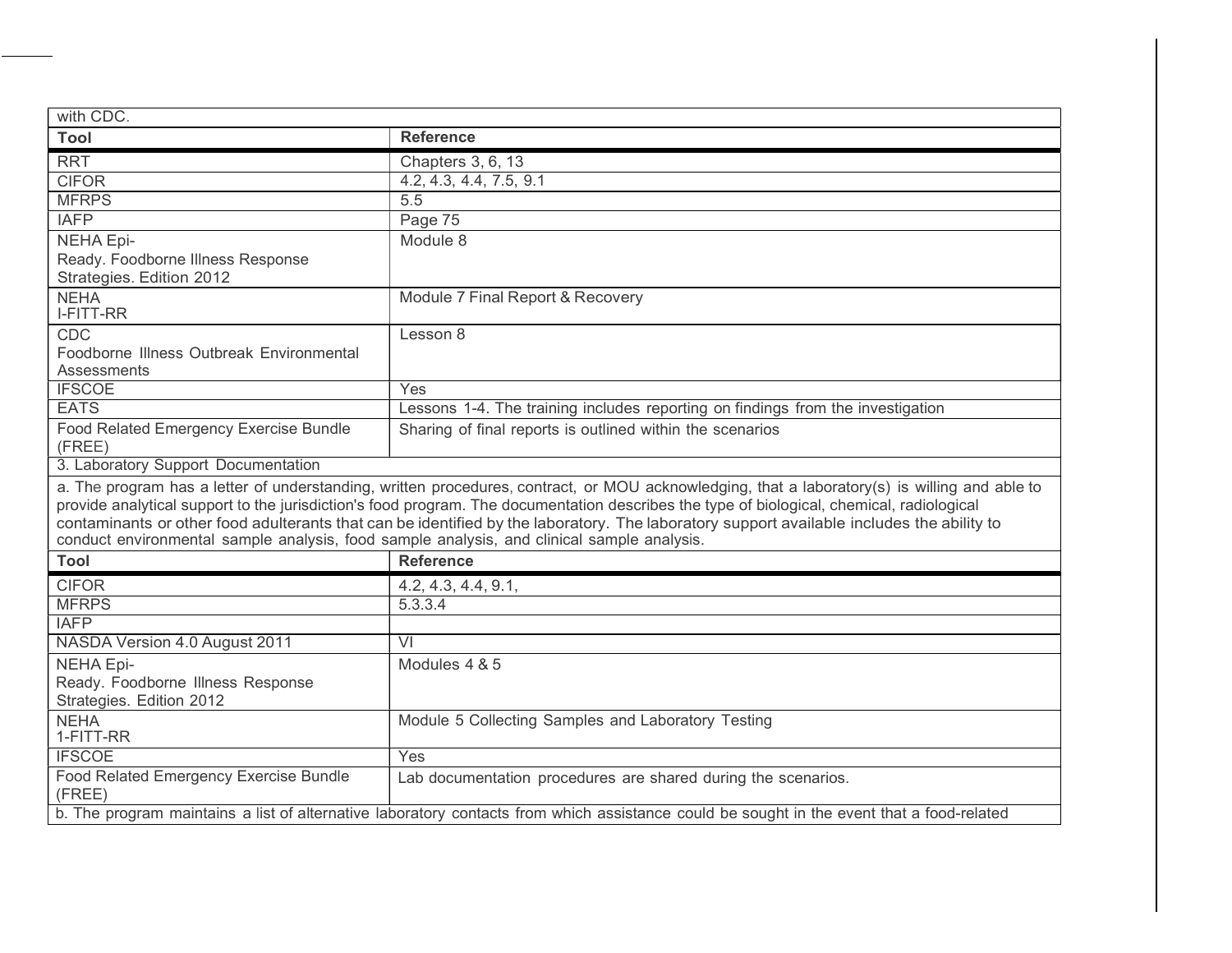| jurisdiction's primary laboratory(s).                                                                                                                                                                                                                                                                                                                                                            | emergency exceeds the capability of the primary support lab(s) listed in paragraph 3.a. This list should also identify potential sources of<br>laboratory support such as FDA, USDA, CDC, or environmental laboratories for specific analysis that cannot be performed by the |
|--------------------------------------------------------------------------------------------------------------------------------------------------------------------------------------------------------------------------------------------------------------------------------------------------------------------------------------------------------------------------------------------------|-------------------------------------------------------------------------------------------------------------------------------------------------------------------------------------------------------------------------------------------------------------------------------|
| Tool                                                                                                                                                                                                                                                                                                                                                                                             | <b>Reference</b>                                                                                                                                                                                                                                                              |
| <b>CIFOR</b>                                                                                                                                                                                                                                                                                                                                                                                     | 4.2, 4.3,<br>4.4, 9.1                                                                                                                                                                                                                                                         |
| <b>MFRPS</b>                                                                                                                                                                                                                                                                                                                                                                                     | 5.5                                                                                                                                                                                                                                                                           |
| NASDA Version 4.0 August 2011                                                                                                                                                                                                                                                                                                                                                                    | $\overline{\mathsf{V}}$                                                                                                                                                                                                                                                       |
| NEHA(CFOI)                                                                                                                                                                                                                                                                                                                                                                                       | <b>Collecting Samples</b>                                                                                                                                                                                                                                                     |
| <b>IFSCOE</b>                                                                                                                                                                                                                                                                                                                                                                                    | Yes                                                                                                                                                                                                                                                                           |
| Food Related Emergency Exercise Bundle<br>(FREE)                                                                                                                                                                                                                                                                                                                                                 | The scenarios presented in the modules address these issues.                                                                                                                                                                                                                  |
| 4. Trace-back Procedures                                                                                                                                                                                                                                                                                                                                                                         |                                                                                                                                                                                                                                                                               |
| a. Program management has an established procedure to address the trace-back of foods implicated in an illness, outbreak, or intentional<br>food contamination. The trace-back procedure provides for the coordinated involvement of all appropriate agencies and identifies a<br>coordinator to quide the investigation. Trace-back reports are shared with all agencies involved and with CDC. |                                                                                                                                                                                                                                                                               |
| Tool                                                                                                                                                                                                                                                                                                                                                                                             | <b>Reference</b>                                                                                                                                                                                                                                                              |
| <b>RRT</b>                                                                                                                                                                                                                                                                                                                                                                                       | Chapter 9                                                                                                                                                                                                                                                                     |
| <b>CIFOR</b>                                                                                                                                                                                                                                                                                                                                                                                     | 5.2                                                                                                                                                                                                                                                                           |
| <b>MFRPS</b>                                                                                                                                                                                                                                                                                                                                                                                     | 5.3.3.3                                                                                                                                                                                                                                                                       |
| <b>IAFP</b>                                                                                                                                                                                                                                                                                                                                                                                      | Forms J 1, 2 & 3 (pg. 154-154)                                                                                                                                                                                                                                                |
| NASDA Version 4.0 August 2011                                                                                                                                                                                                                                                                                                                                                                    | VI, IX                                                                                                                                                                                                                                                                        |
| NEHA Epi-Ready.<br>Foodborne Illness Response Stees Edition 2012                                                                                                                                                                                                                                                                                                                                 | Module 5                                                                                                                                                                                                                                                                      |
| <b>NEHA</b><br>I-FITT-RR                                                                                                                                                                                                                                                                                                                                                                         | Module 8 Food Recalls                                                                                                                                                                                                                                                         |
| <b>CDC</b><br>Foodborne Illness Outbreak Environmental<br>Assessments                                                                                                                                                                                                                                                                                                                            | Lesson 7                                                                                                                                                                                                                                                                      |
| <b>NEHA (CFOI)</b>                                                                                                                                                                                                                                                                                                                                                                               | <b>Conducting Product Tracing</b>                                                                                                                                                                                                                                             |
| <b>IFSCOE</b>                                                                                                                                                                                                                                                                                                                                                                                    | Yes                                                                                                                                                                                                                                                                           |
| Food Related Emergency Exercise Bundle<br>(FREE)                                                                                                                                                                                                                                                                                                                                                 | Lab documentation procedures are shared during the scenarios.                                                                                                                                                                                                                 |
| 5. Recalls                                                                                                                                                                                                                                                                                                                                                                                       |                                                                                                                                                                                                                                                                               |
| contamination.                                                                                                                                                                                                                                                                                                                                                                                   | a. Program management has an established procedure to address the recall of foods implicated in an illness, outbreak, or intentional food                                                                                                                                     |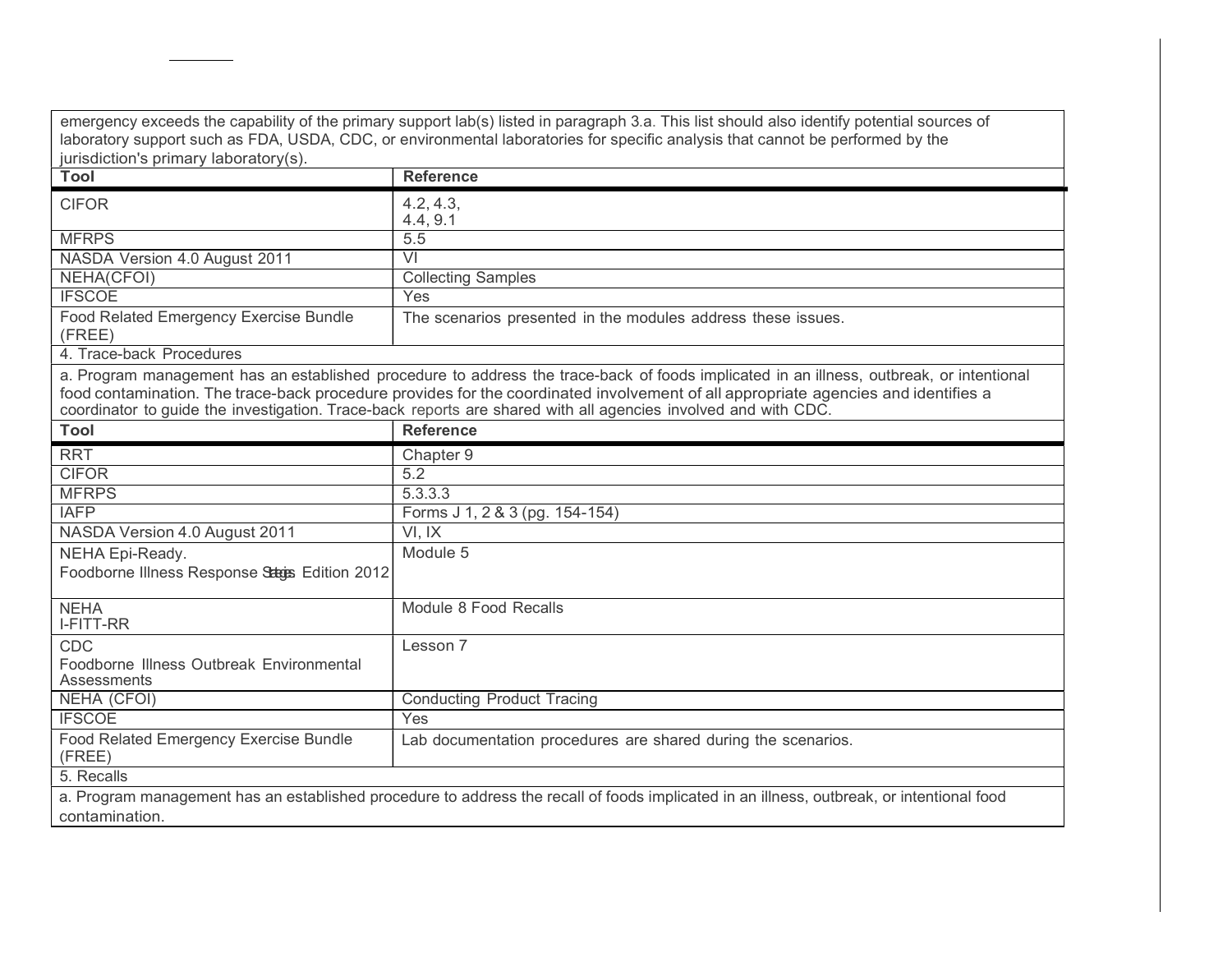| <b>Tool</b>                                                                                                                                                     | <b>Reference</b>                                                                                                                            |
|-----------------------------------------------------------------------------------------------------------------------------------------------------------------|---------------------------------------------------------------------------------------------------------------------------------------------|
| <b>RRT</b>                                                                                                                                                      | Chapter 12                                                                                                                                  |
| <b>CIFOR</b>                                                                                                                                                    | 5.2.4.1.1                                                                                                                                   |
| <b>MFRPS</b>                                                                                                                                                    | 5.3.2.2                                                                                                                                     |
| NASDA Version 4.0 August 2011                                                                                                                                   | VI, IX                                                                                                                                      |
| <b>NEHA Epi-</b>                                                                                                                                                | Module 5                                                                                                                                    |
| Ready. Foodborne Illness Response                                                                                                                               |                                                                                                                                             |
| Strategies. Edition 2012                                                                                                                                        |                                                                                                                                             |
| <b>NEHA</b><br>1-FITT-RR                                                                                                                                        | Module 8 Food Recalls                                                                                                                       |
| Food Related Emergency Exercise Bundle                                                                                                                          |                                                                                                                                             |
| (FREE)                                                                                                                                                          | The scenarios presented in the modules address these issues.                                                                                |
|                                                                                                                                                                 | b. When the jurisdiction has the responsibility to request or monitor a product recall, written procedures equivalent to 21 CFR, Part 7 are |
| followed.                                                                                                                                                       |                                                                                                                                             |
| <b>Tool</b>                                                                                                                                                     | <b>Reference</b>                                                                                                                            |
| <b>RRT</b>                                                                                                                                                      | Chapter 12                                                                                                                                  |
| <b>CIFOR</b>                                                                                                                                                    | 5.2                                                                                                                                         |
| NASDA Version 4.0 August 2011                                                                                                                                   | VI, IX                                                                                                                                      |
| <b>NEHA</b><br>1-FITT-RR                                                                                                                                        | Module 8 Food Recalls                                                                                                                       |
| Food Related Emergency Exercise Bundle<br>(FREE)                                                                                                                | The scenarios presented in the modules address these issues.                                                                                |
| c. Written policies and procedures exist for verifying the effectiveness of recall actions by firms (effectiveness checks) when requested by<br>another agency. |                                                                                                                                             |
| <b>Tool</b>                                                                                                                                                     | <b>Reference</b>                                                                                                                            |
| <b>RRT</b>                                                                                                                                                      | Chapter 12                                                                                                                                  |
| <b>CIFOR</b>                                                                                                                                                    | 5.2                                                                                                                                         |
| <b>IAFP</b>                                                                                                                                                     |                                                                                                                                             |
| <b>NEHA</b>                                                                                                                                                     | Module 8 Food Recalls                                                                                                                       |
| 1-FITT-RR                                                                                                                                                       |                                                                                                                                             |
| <b>NEHA(CFOI)</b>                                                                                                                                               | <b>Conducting Product Testing</b>                                                                                                           |
| Food Related Emergency Exercise Bundle<br>(FREE)                                                                                                                | The scenarios presented in the modules address these issues.                                                                                |
| 6. Media Management                                                                                                                                             |                                                                                                                                             |
| a. The program has a written policy or procedure that defines a protocol for providing information to the public regarding a foodborne illness                  |                                                                                                                                             |
| outbreak or food safety emergency. The policy/procedure should address coordination and cooperation with other agencies involved in the                         |                                                                                                                                             |
| investigation. A media person is designated in the protocol.                                                                                                    |                                                                                                                                             |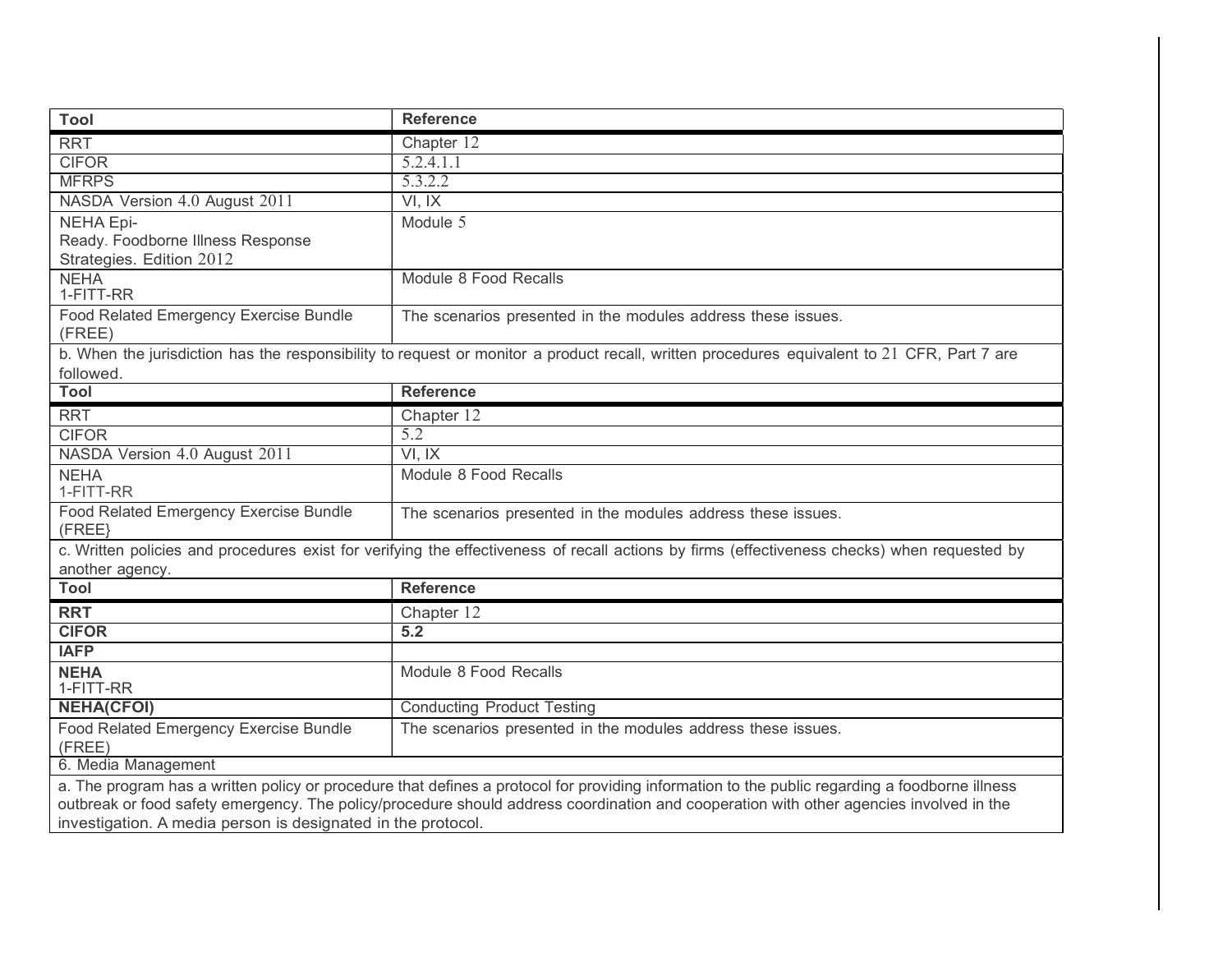| <b>Tool</b>                                                                                                                            | <b>Reference</b>                                                                                                                                                                                                                                                                                                  |
|----------------------------------------------------------------------------------------------------------------------------------------|-------------------------------------------------------------------------------------------------------------------------------------------------------------------------------------------------------------------------------------------------------------------------------------------------------------------|
| <b>RRT</b>                                                                                                                             | Chapters 3 & 6                                                                                                                                                                                                                                                                                                    |
| <b>CIFOR</b>                                                                                                                           | 3.6                                                                                                                                                                                                                                                                                                               |
| <b>MFRPS</b>                                                                                                                           | 5.3.4.2                                                                                                                                                                                                                                                                                                           |
| <b>IAFP</b>                                                                                                                            | Page 73 and 105                                                                                                                                                                                                                                                                                                   |
| NASDA Version 4.0 August 2011                                                                                                          | VI, IX, XI                                                                                                                                                                                                                                                                                                        |
| <b>NEHA Epi-</b>                                                                                                                       | Module 8                                                                                                                                                                                                                                                                                                          |
| Ready. Foodborne Illness Response                                                                                                      |                                                                                                                                                                                                                                                                                                                   |
| Strategies. Edition 2012                                                                                                               |                                                                                                                                                                                                                                                                                                                   |
| <b>NEHA</b>                                                                                                                            | Module 6 Control Measures                                                                                                                                                                                                                                                                                         |
| <b>I-FITT-RR</b>                                                                                                                       | Module 8 Food Recalls                                                                                                                                                                                                                                                                                             |
| <b>NEHA (CFOI)</b>                                                                                                                     | Preparing for Investigation Reviewing Investigation Findings                                                                                                                                                                                                                                                      |
| <b>IFSCOE</b>                                                                                                                          | Yes                                                                                                                                                                                                                                                                                                               |
| Food Related Emergency Exercise Bundle<br>(FREE)                                                                                       | The scenarios presented in the modules address these issues.                                                                                                                                                                                                                                                      |
| 7. Data Review and Analysis                                                                                                            |                                                                                                                                                                                                                                                                                                                   |
| prevention.<br>Tool                                                                                                                    | related injury* investigations to identify trends and possible contributing factors that are most likely to cause foodborne illness or food-related<br>injury*. These periodic reviews of foodborne illnesses may suggest a need for further investigations and may suggest steps for illness<br><b>Reference</b> |
|                                                                                                                                        |                                                                                                                                                                                                                                                                                                                   |
| <b>RRT</b><br><b>CIFOR</b>                                                                                                             | Chapters 13 & 14                                                                                                                                                                                                                                                                                                  |
| <b>IAFP</b>                                                                                                                            | 4.3, Chapter 8, 5.2.9<br>2&3                                                                                                                                                                                                                                                                                      |
| NASDA Version 4.0 August 2011                                                                                                          | <b>XIV</b>                                                                                                                                                                                                                                                                                                        |
|                                                                                                                                        |                                                                                                                                                                                                                                                                                                                   |
| <b>NEHA Epi-</b><br>Ready. Foodborne Illness Response                                                                                  | Module 2                                                                                                                                                                                                                                                                                                          |
| Strategies. Edition 2012                                                                                                               |                                                                                                                                                                                                                                                                                                                   |
| <b>IFSCOE</b>                                                                                                                          | Yes                                                                                                                                                                                                                                                                                                               |
| Food Related Emergency Exercise Bundle<br>(FREE)                                                                                       | The scenarios presented in the modules address these issues.                                                                                                                                                                                                                                                      |
| b. The review is conducted with prevention in mind and focuses on, but is not limited to, the following:                               |                                                                                                                                                                                                                                                                                                                   |
| 1) Foodborne Disease Outbreaks*, Suspect Foodborne Outbreaks* and Confirmed Foodborne Disease Outbreaks* in a single                   |                                                                                                                                                                                                                                                                                                                   |
| establishment;                                                                                                                         |                                                                                                                                                                                                                                                                                                                   |
| 2) Foodborne Disease Outbreaks", Suspect Foodborne Outbreaks* and Confirmed Disease Outbreaks* in the same establishment type;         |                                                                                                                                                                                                                                                                                                                   |
| 3) Foodborne Disease Outbreaks*, Suspect Foodborne Outbreaks* and Confirmed Foodborne Disease Outbreaks* implicating the same<br>food; |                                                                                                                                                                                                                                                                                                                   |